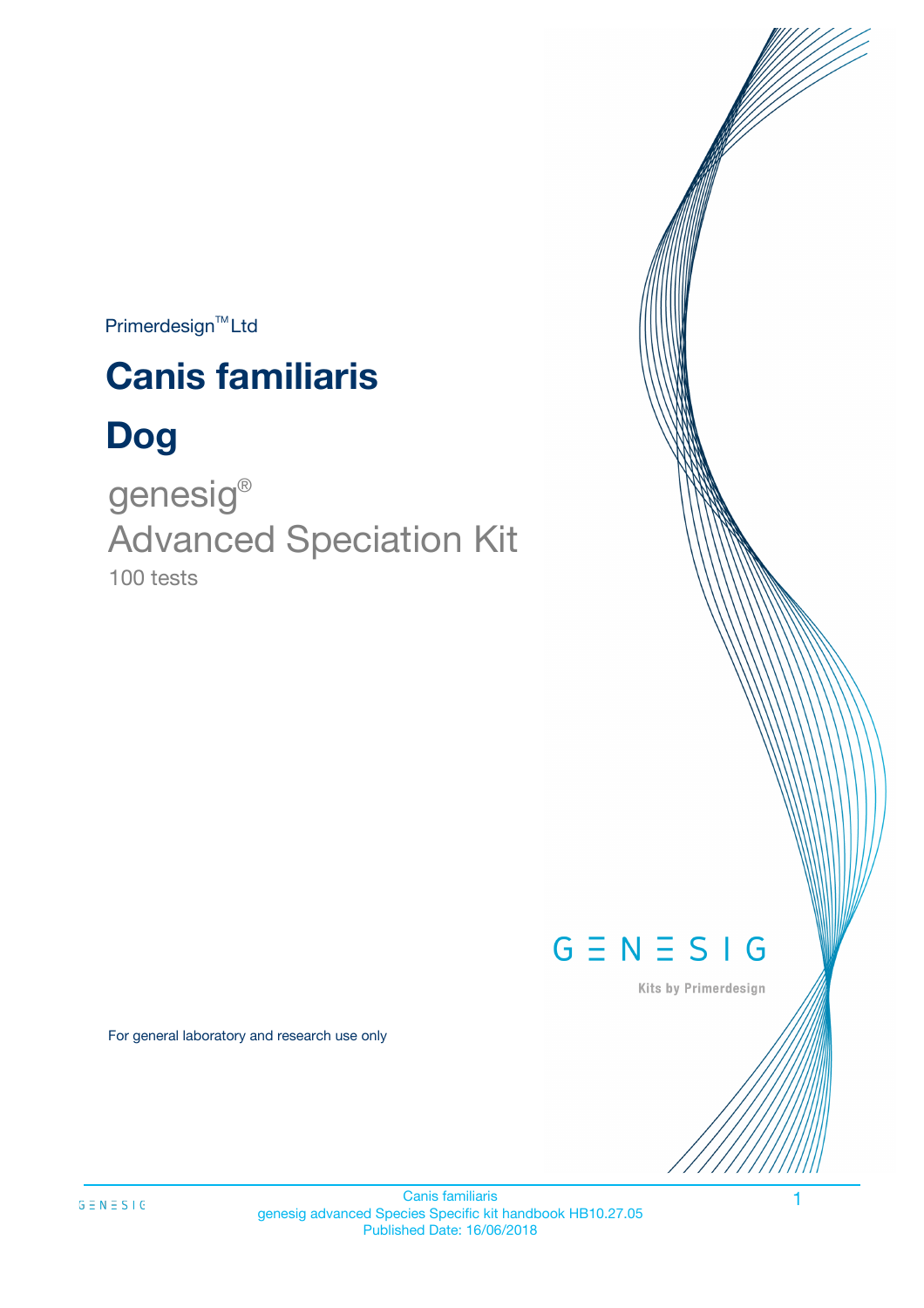## Principles of the test

#### **Real-time PCR**

This kit provides a method for detecting Canis familiaris mitochondrial DNA in food samples. The kit is based on the PCR amplification of a unique species-specific tag present in the mitochondrial genome. The mitochondrial genome is an ideal target since it has been sequenced for many different species. This allows comprehensive bioinformatics analysis followed by careful design to ensure specific detection of the desired species whilst excluding detection of other related species. Furthermore, since there are multiple copies of each mitochondrial genome within each cell, the detection sensitivity for this kit is up to 100 times greater than that of a test which targets a single copy locus within the nuclear DNA genome.

PCR amplification is detected by means of a hydrolysis probe ("Taqman-style") which is degraded during PCR, releasing fluorescence. The fluorescence trace can be used to both detect and quantify the number of copies of Canis familiaris mitochondrial DNA present in the sample.

#### **The 'advanced' speciation principle**

Primerdesign's advanced speciation kits represent a significant advancement in PCR-based speciation testing. These kits are supplied in a multiplex format enabling both species-specific and 'universal animal' detection in a single well. The relative signals produced by each of these tests allows the user to calculate speciation percentages with minimal sample usage. Furthermore, the unique application of a positive control sample as a PCR calibrator allows the user to increase the accuracy of their reported results. This calibration also helps overcome many of the assumptions and hurdles associated with PCR, enabling accurate inter-laboratory testing.

An advanced speciation test allows the user to calculate what percentage of sample is derived from the species of interest, along with the sensitivity of the particular test.

#### **Positive control**

The kit contains a Canis familiaris DNA positive control sample for the PCR set up. This DNA is used to generate Ct values for both the species-specific and the universal component of the speciation test. The difference between these two values provides an accurate representation of a 100% Canis familiaris sample.

Each time the kit is used, at least one positive control reaction must be included in the run. This positive sample demonstrates that both sets of primers and probe are detecting the species of interest. If no amplification is observed for the positive control, the test results are invalid and must be repeated.

Care should be taken to ensure that the positive control does not contaminate any other kit component which would lead to false-positive results. This can be achieved by handling this component in a Post PCR environment. Care should also be taken to avoid cross-contamination of other samples when adding the positive control to the run. This can be avoided by sealing all other samples and negative controls before pipetting the positive control into the positive control well.

#### **Negative control**

To validate any positive findings a negative control reaction should be included every time the kit is used. For this reaction the RNase/DNase free water should be used instead of template. A negative result indicates that the reagents have not become contaminated while setting up the run.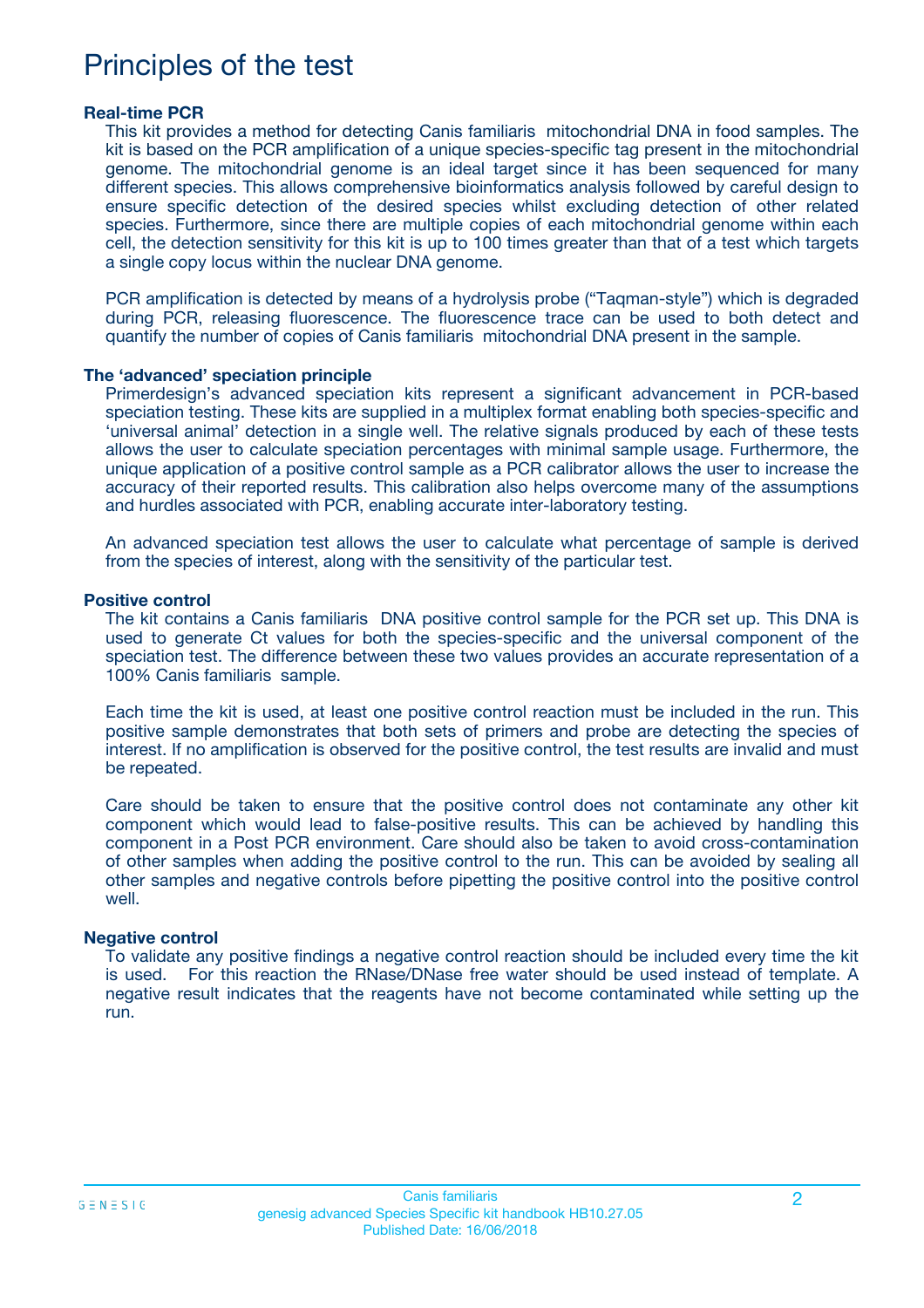#### **Endogenous control**

One of the functions of the universal meat signal is to serve as an endogenous control, confirming the extraction of a valid biological template. An early universal meat signal indicates the presence of a good yield of animal material. A poor signal indicates that there is an insufficient amount of animal material to perform an accurate speciation test.

#### **Specificity**

The kit is designed to specifically detect Dog species that are relevant to the food industry and to give negative detection on other possible animal species.

If you have a query about the detection status of a specific species or sub-species please enquire: enquiry@primerdesign.co.uk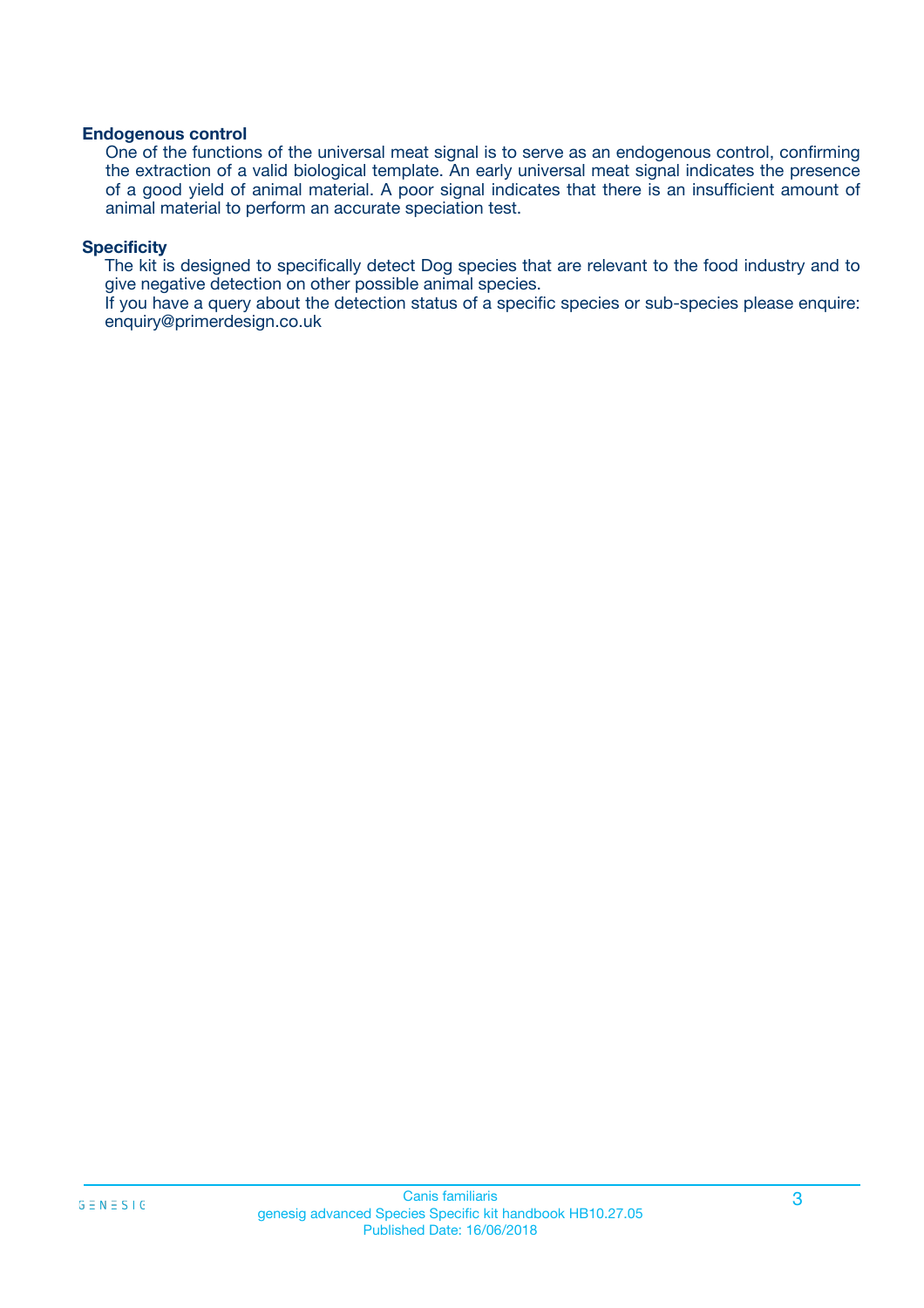## Kit contents

- **Canis familiaris specific/Universal animal primer/probe mix (BROWN)** FAM/VIC labelled
- **Canis familiaris positive control template (RED)**
- **RNase/DNase free water (WHITE)** for resuspension of primer/probe mix
- **Template preparation buffer (YELLOW)** for resuspension of positive control template

## Reagents and equipment to be supplied by the user

#### **Real-time PCR Instrument**

#### **DNA extraction kit**

This kit is recommended for use with genesig Easy DNA/RNA extraction kit. However, it is designed to work well with all processes that yield high quality DNA with minimal PCR inhibitors.

#### **oasig**TM **lyophilised or Precision®PLUS 2X qPCR Master Mix**

This kit is intended for use with oasig or PrecisionPLUS2X qPCR Master Mix.

#### **Pipettors and Tips**

**Vortex and centrifuge**

**Thin walled 1.5 ml PCR reaction tubes**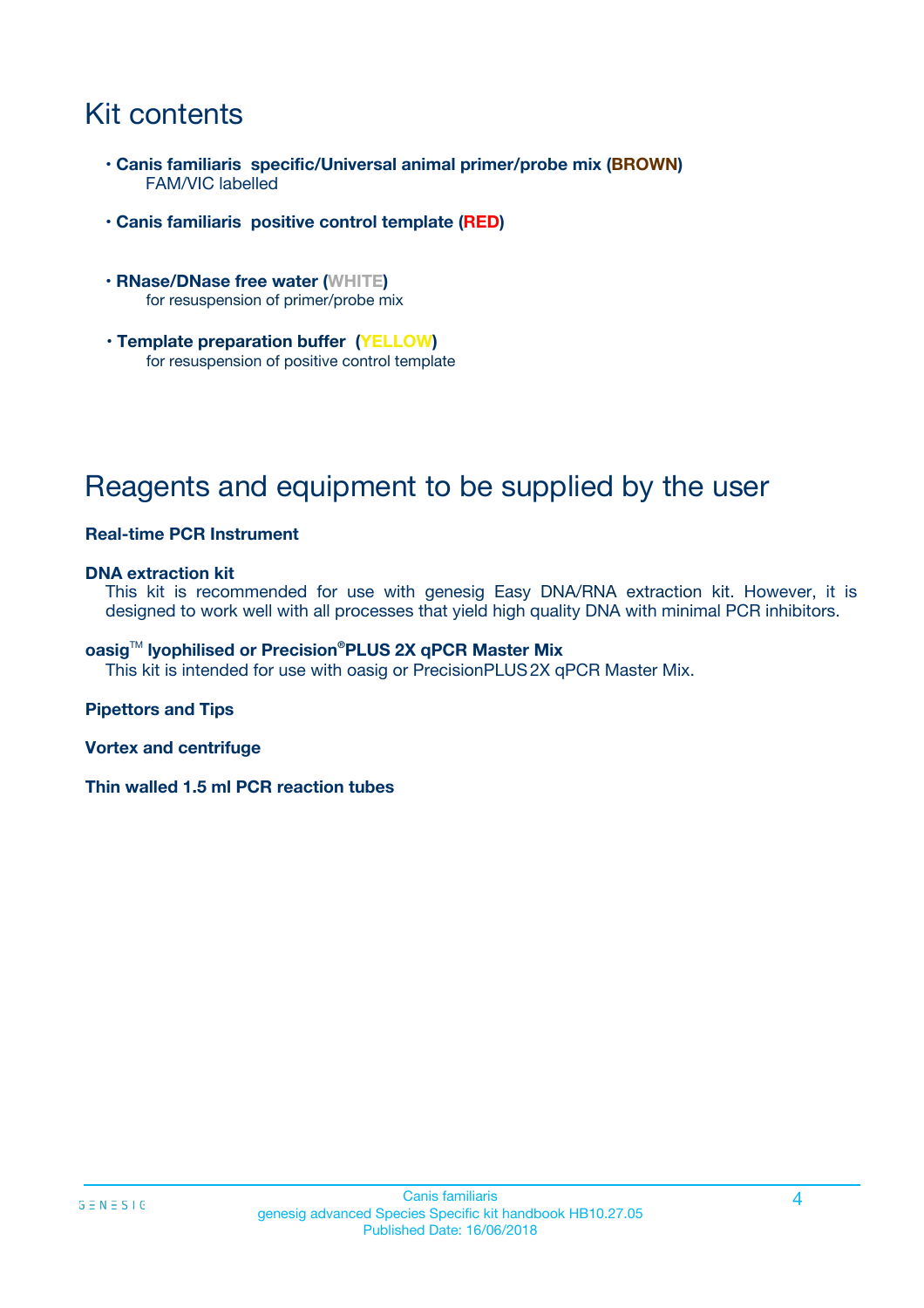### Kit storage and stability

This kit is stable at room temperature but should be stored at -20ºC on arrival. Once the lyophilised components have been resuspended they should not be exposed to temperatures above -20°C for longer than 30 minutes at a time and unnecessary repeated freeze/thawing should be avoided. The kit is stable for six months from the date of resuspension under these circumstances.

Primerdesign does not recommend using the kit after the expiry date stated on the pack.

### Suitable sample material

All kinds of sample material suited for PCR amplification can be used. Please ensure the samples are suitable in terms of purity, concentration, and DNA integrity. Always run at least one negative control with the samples. To prepare a negative control, replace the template DNA sample with RNase/DNase free water.

### Dynamic range of test

Under optimal PCR conditions genesig Canis familiaris detection kits have very high priming efficiencies of >95% and can detect less than 100 copies of target template.

### Notices and disclaimers

This product is developed, designed and sold for research purposes only. It is not intended for human diagnostic or drug purposes or to be administered to humans unless clearly expressed for that purpose by the Food and Drug Administration in the USA or the appropriate regulatory authorities in the country of use. During the warranty period Primerdesign genesig detection kits allow precise and reproducible data recovery combined with excellent sensitivity. For data obtained by violation to the general GLP guidelines and the manufacturer's recommendations the right to claim under guarantee is expired. PCR is a proprietary technology covered by several US and foreign patents. These patents are owned by Roche Molecular Systems Inc. and have been sub-licensed by PE Corporation in certain fields. Depending on your specific application you may need a license from Roche or PE to practice PCR. Additional information on purchasing licenses to practice the PCR process may be obtained by contacting the Director of Licensing at Roche Molecular Systems, 1145 Atlantic Avenue, Alameda, CA 94501 or Applied Biosystems business group of the Applera Corporation, 850 Lincoln Centre Drive, Foster City, CA 94404. In addition, the 5' nuclease assay and other homogeneous amplification methods used in connection with the PCR process may be covered by U.S. Patents 5,210,015 and 5,487,972, owned by Roche Molecular Systems, Inc, and by U.S. Patent 5,538,848, owned by The Perkin-Elmer Corporation.

## **Trademarks**

Primerdesign™ is a trademark of Primerdesign Ltd.

genesig**®** is a registered trademark of Primerdesign Ltd.

The PCR process is covered by US Patents 4,683,195, and 4,683,202 and foreign equivalents owned by Hoffmann-La Roche AG. BI, ABI PRISM® GeneAmp® and MicroAmp® are registered trademarks of the Applera Genomics (Applied Biosystems Corporation). BIOMEK® is a registered trademark of Beckman Instruments, Inc.; iCycler™ is a registered trademark of Bio-Rad Laboratories, Rotor-Gene is a trademark of Corbett Research. LightCycler™ is a registered trademark of the Idaho Technology Inc. GeneAmp®, TaqMan® and AmpliTaqGold® are registered trademarks of Roche Molecular Systems, Inc., The purchase of the Primerdesign reagents cannot be construed as an authorization or implicit license to practice PCR under any patents held by Hoffmann-LaRoche Inc.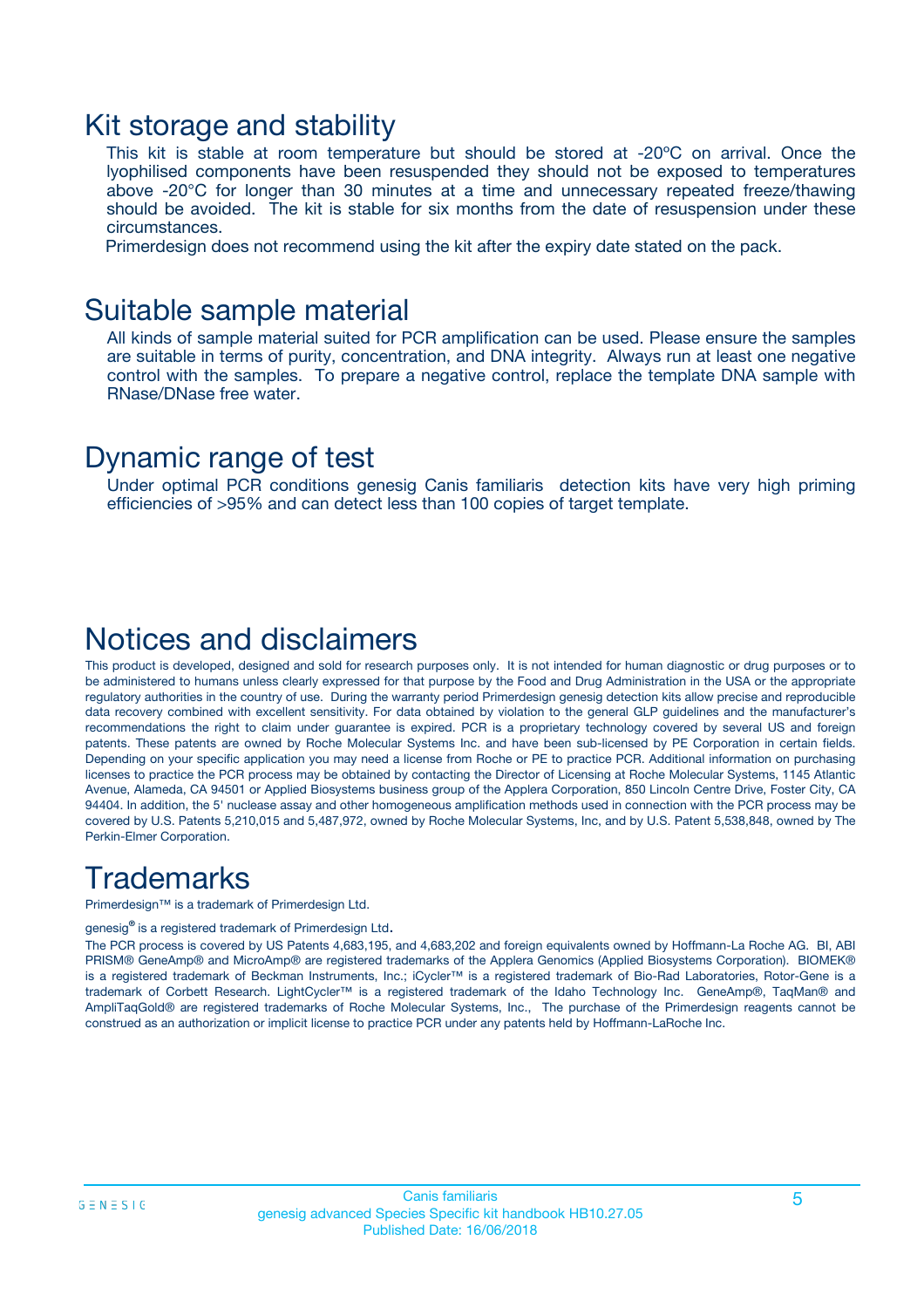### Resuspension protocol

To minimize the risk of contamination with foreign DNA, we recommend that all pipetting be performed in a PCR clean environment. Ideally this would be a designated PCR lab or PCR cabinet. Filter tips are recommended for all pipetting steps.

**1. Pulse-spin each tube in a centrifuge before opening.**

This will ensure lyophilised primer and probe mix is in the base of the tube and is not spilt upon opening the tube.

**2. Resuspend the primer/probe mix in the RNase/DNase free water supplied according to the table below:**

To ensure complete resuspension, vortex each tube thoroughly.

| Component - resuspend in water                                      |          |  |
|---------------------------------------------------------------------|----------|--|
| <b>Pre-PCR pack</b>                                                 |          |  |
| Canis familiaris specific/universal animal primer/probe mix (BROWN) | 110 µl 1 |  |

#### **3. Resuspend the positive control template in the template preparation buffer supplied, according to the table below:**

To ensure complete resuspension, vortex the tube thoroughly.

| Component - resuspend in template preparation buffer | <b>Nolume</b> |
|------------------------------------------------------|---------------|
| <b>Post-PCR heat-sealed foil</b>                     |               |
| Canis familiaris Positive Control Template (RED) *   | $100$ ul      |

\* This component contains high copy number template and is a VERY significant contamination risk. It must be opened and handled in a separate laboratory environment, away from the other components.

# qPCR detection protocol

**1. For each DNA sample prepare a reaction mix according to the table below:** Include sufficient reactions for positive and negative controls.

| Component                                                           | Volume   |
|---------------------------------------------------------------------|----------|
| oasig or PrecisionPLUS 2X qPCR Master Mix                           | $10 \mu$ |
| Canis familiaris specific/universal animal primer/probe mix (BROWN) | 1 µl     |
| <b>RNase/DNase free water (WHITE)</b>                               | 4 µl     |
| <b>Final Volume</b>                                                 | 15 ul    |

- **2. Pipette 15µl of each mix into individual wells according to your qPCR experimental plate set up.**
- **3. Pipette 5µl of DNA template into each well, according to your experimental plate set up.** To obtain a strong signal, the ideal concentration of DNA is 1-3ng/µl. The concentration should not exceed 5ng/µl. Substitute sample DNA for RNase/DNase free water as a negative control. Substitute sample DNA for positive control template as a positive control.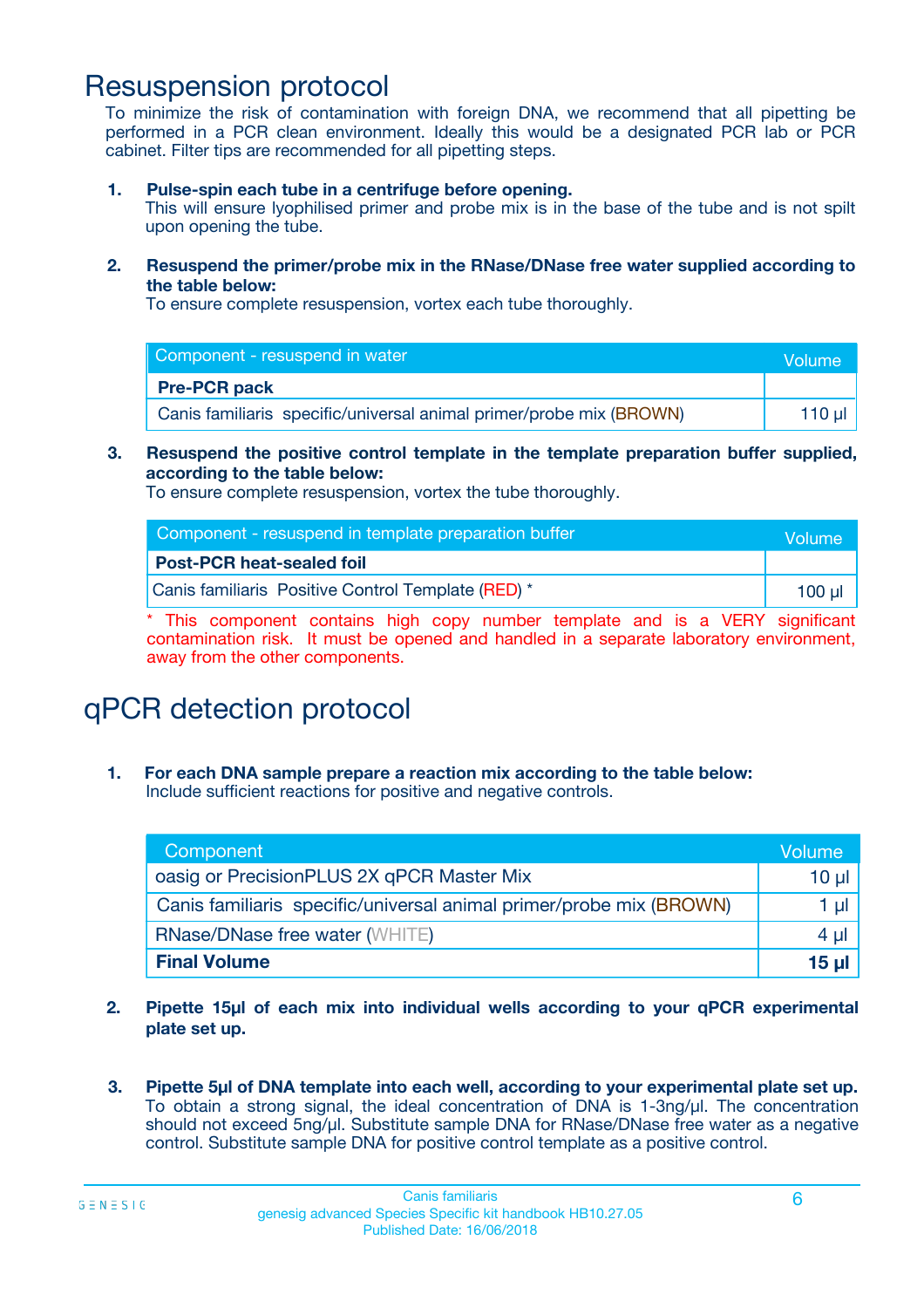# qPCR amplification protocol

Amplification conditions using oasig or PrecisionPLUS 2X qPCR Master Mix.

|             | <b>Step</b>       | <b>Time</b>     | <b>Temp</b>    |
|-------------|-------------------|-----------------|----------------|
|             | Enzyme activation | 2 min           | 95 $°C$        |
| Cycling x50 | Denaturation      | 10 <sub>s</sub> | 95 $\degree$ C |
|             | DATA COLLECTION * | 60 s            | 60 °C          |

\* Fluorogenic data should be collected during this step through the FAM and VIC channels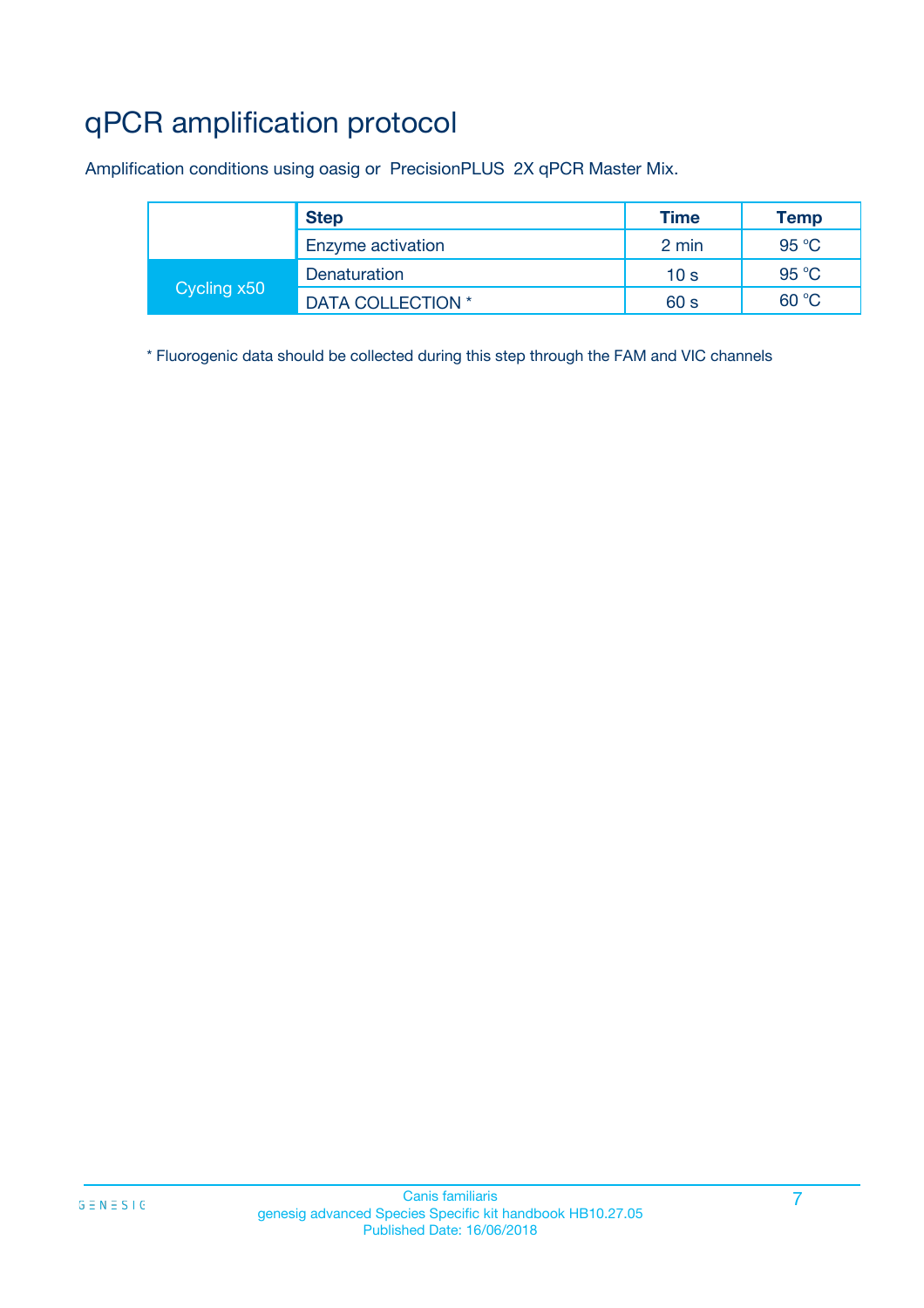### Interpretation of results

Under ideal test conditions the target of interest signal will give a positive signal, the negative control signal will be negative and the positive control signal will be positive. In alternative scenarios please refer to the following table for the correct interpretation:

| <b>Target</b><br>(FAM) | <b>Universal</b><br>signal<br>(NIC) | <b>Positive</b><br>control<br>(FAM & VIC) | <b>Negative</b><br>control<br>(FAM only) | Interpretation                                                              |
|------------------------|-------------------------------------|-------------------------------------------|------------------------------------------|-----------------------------------------------------------------------------|
| ÷                      | ÷                                   | ÷                                         |                                          | <b>POSITIVE RESULT</b><br>calculate species %<br>and check test sensitivity |
|                        |                                     | ÷                                         |                                          | <b>NEGATIVE RESULT</b>                                                      |
|                        |                                     |                                           |                                          |                                                                             |
| ÷                      |                                     | ÷                                         |                                          | <b>EXPERIMENT FAILED</b><br>due to PCR inhibition                           |
| $+$ / -                | $+ 1 -$                             | ٠                                         | $\leq$ 35                                | <b>EXPERIMENT FAILED</b><br>due to test contamination                       |
| $+ 1 -$                | $+ 1 -$                             | ÷                                         | > 35                                     | $\star$                                                                     |
|                        |                                     | ÷                                         |                                          | <b>NO ANIMAL DNA DETECTED</b>                                               |
|                        | $+/-$                               |                                           | + / -                                    | <b>EXPERIMENT FAILED</b>                                                    |

Positive control template (**RED**) is expected to amplify before Cq 32 in both the FAM and VIC channels. Failure to satisfy this quality control criterion is a strong indication that the experiment has been compromised.

\*Where the test sample is positive and the negative control is positive with a  $Cq > 35$ , the sample must be reinterpreted based on the relative signal strength of the two results:



If the sample amplifies  $> 5$  Cq earlier than the negative control then the sample should be reinterpreted (via the table above) with the negative control verified as negative.



If the sample amplifies  $< 5$  Cq earlier than the negative control then the positive sample result is invalidated and the result should be determined inconclusive due to test contamination. The test for this sample should be repeated.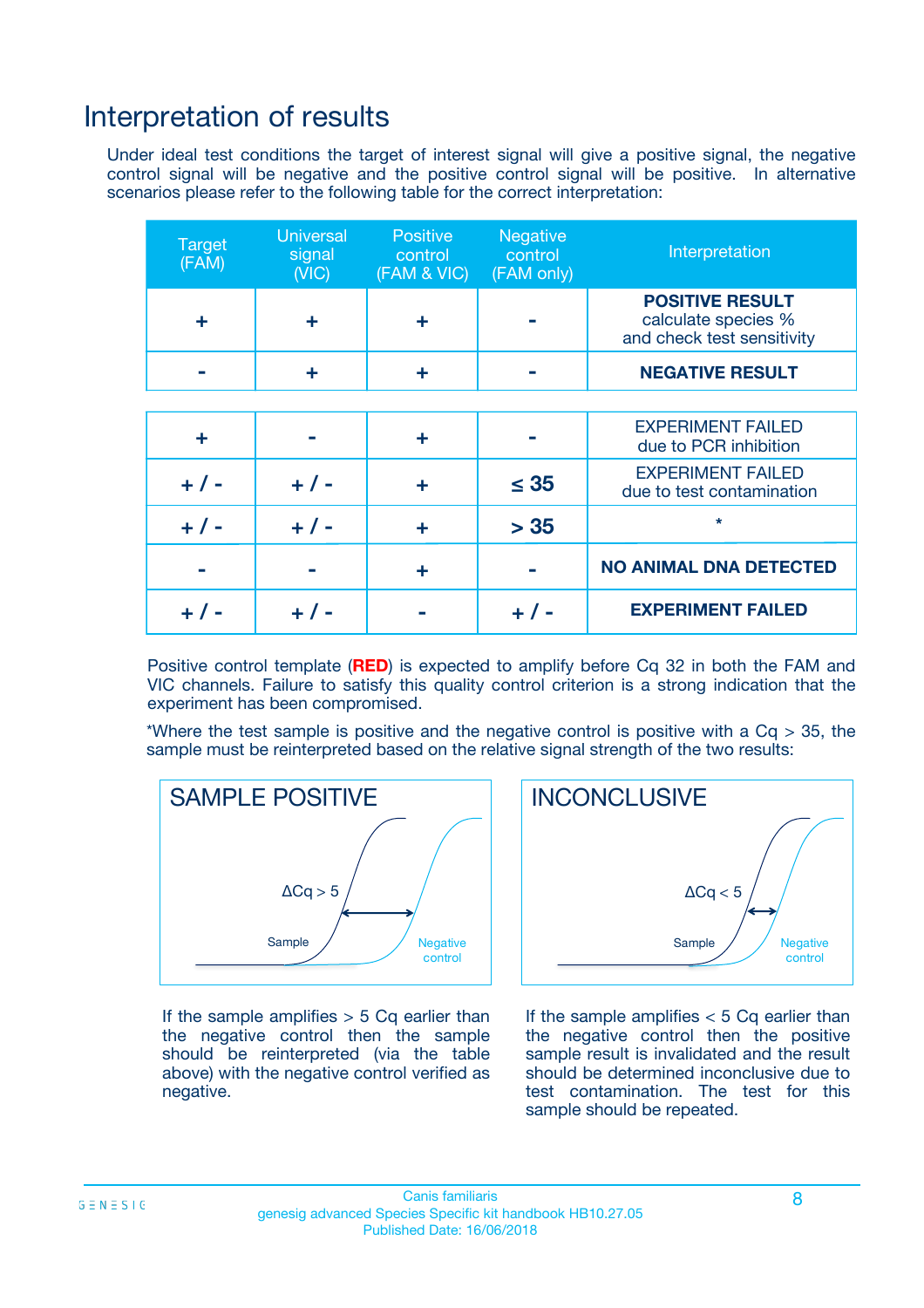#### **Calculating species %**

(n.b. a Microsoft Excel applet for automatic % calculation is available free of charge. Contact support@primerdesign.co.uk to request)

Species % =  $(2^{\wedge}$ -[**(Cq Canis familiaris [SAMPLE]** – Cq Canis familiaris [+ve control]) - **(Cq** Universal meat [SAMPLE] – Cq Universal meat [+ve control] )]) x 100

Worked example: test gives following Cq values:

Canis familiaris test on sample: 24.1 Canis familiaris test on positive control DNA: 23.5 Universal meat test on sample: 22.2 Universal meat test on positive control DNA: 22.4

Canis familiaris % =

 $(2^{\wedge}-(24.1-23.5)-(22.2-22.4))) \times 100 =$ 

 $(2^{\wedge}$  -((0.6) - (-0.2)))  $\times$  100 =

 $(2^{\wedge}$  -0.8)  $\times$  100 = **57.4%** 

n.b. In rare circumstances, some samples may produce a speciation % greater then 100. This is usually due to the presence of PCR inhibition affecting the multiplex reaction and should be reported as 100%. If the reported speciation is greater than 400% then the level of PCR inhibition is likely too great for accurate speciation reporting. Samples such as these should be reextracted with extra washes to remove PCR inhibitors.